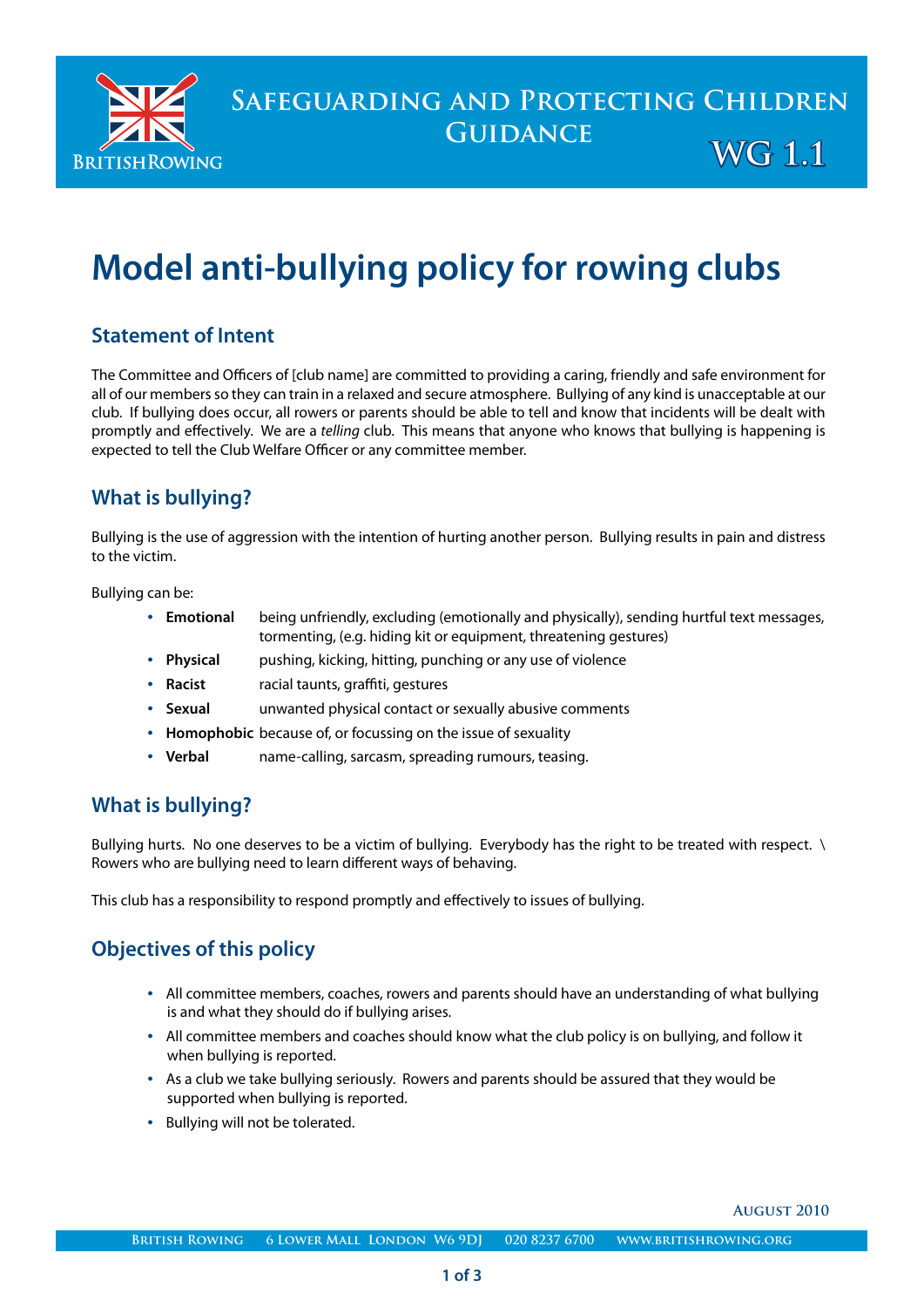

### **Signs and Symptoms**

A child may indicate by signs or behaviour that he or she is being bullied. Adults should be aware of these possible signs and that they should investigate if a child:

- says he is being bullied
- is unwilling to go to club sessions
- becomes withdrawn anxious, or lacking in confidence
- feels ill before training sessions
- comes home with clothes torn or possessions damaged
- has possessions go "missing"
- asks for money or starts stealing money (to pay bully)
- has unexplained cuts or bruises
- is frightened to say what's wrong
- gives improbable excuses for any of the above.

In more extreme cases:

- starts stammering
- cries themselves to sleep at night or has nightmares
- becomes aggressive, disruptive or unreasonable
- is bullying other children or siblings
- stops eating
- attempts or threatens suicide or runs away.

These signs and behaviours may indicate other problems, but bullying should be considered a possibility and should be investigated.

#### **Procedures**

- 1. Report bullying incidents to the Club Welfare Officer or a member of the committee.
- 2. In cases of serious bullying, the incidents will be referred to British Rowng for advice.
- 3. Parents should be informed and will be asked to come in to a meeting to discuss the problem.
- 4. If necessary and appropriate, police will be consulted.
- 5. The bullying behaviour or threats of bullying must be investigated and the bullying stopped quickly.
- 6. An attempt will be made to help the bully (bullies) change their behaviour.
- 7. If mediation fails and the bullying is seen to continue the club will initiate disciplinary action under the club constitution.

#### **Recommended club action**

If the club decides it is appropriate for them to deal with the situation they should follow the procedure outlined below.

- 1. Reconciliation by getting the parties together. It may be a genuine apology solves the problem.
- 2. If this fails/not appropriate a small panel (Made up from Chairman, Club Welfare Officer, Secretary or committee members) should meet with the parent and child alleging bullying to get details of the allegation. Minutes should be taken for clarity, which should be agreed by all as a true account.
- 3. The same 3 persons should meet with the alleged bully and parent/s and put the incident raised to them to answer and give their view of the allegation. Minutes should again be taken and agreed.
- 4. If bullying has in their view taken place the bully should be warned and put on notice of further action i.e. temporary or permanent suspension if the bullying continues. Consideration should be given as to whether a reconciliation meeting between parties is appropriate at this time.
- 5. In some cases the parent of the bully or bullied rower can be asked to attend training sessions, if they are able to do so, and if appropriate. The club committee should monitor the situation for a given period to ensure the bullying is not being repeated.